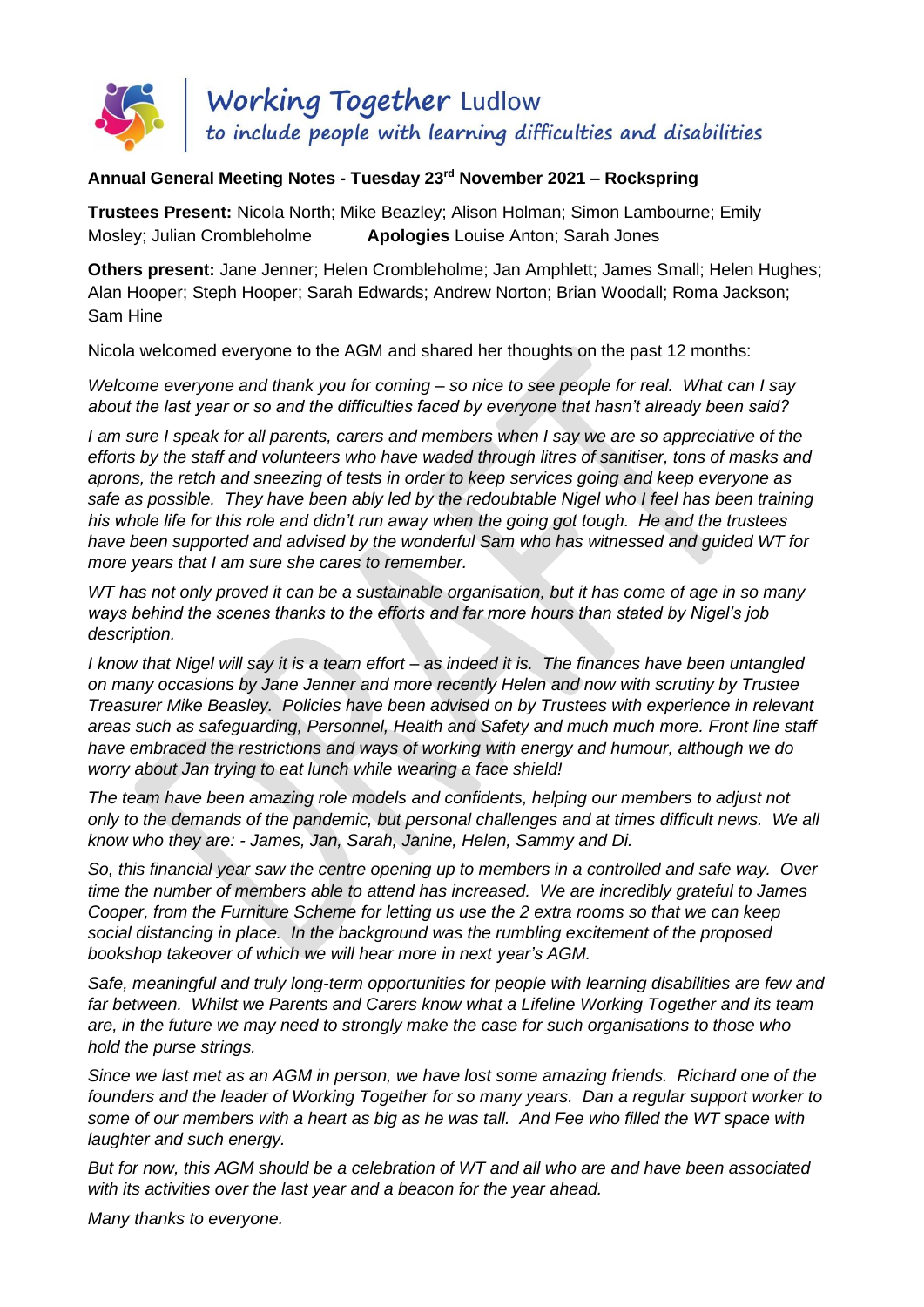## **To approve the minutes from last year's AGM**

The notes were agreed and approved.

#### **To receive the Annual Accounts 2020/21 - Mike**

Mike presented the annual accounts, which show Working Together to be in a strong financial position. Copies of the accounts can be made available on request.

### **Looking Forwards 2022 – our 20th anniversary year - Nigel**

Nigel shared his thoughts:

*Firstly, I'd like to say thank you to the members, families, carers, volunteers, staff, trustees, funders and supporters for all your support - as we've continued to navigate the uncertain waters of Covid-19.* 

*And, again, thank you to our landlords, the Furniture Scheme, especially to James Cooper and to Rob for continuing to be so supportive of Working Together here at Rockspring.* 

*I would like to say a special thank you to Nicola, as Chair of Trustees, for her ongoing, help, support and advice.*

#### *Going forward...*

*Whilst Covid restrictions have been relaxed since August this year, we still continue to operate within many of the rules that were first put in place way back in July 2020.*

*We have all adapted and learned to work with these and it is very pleasing to have been able to welcome most, in fact, almost all of our members, back to Rockspring - since the guidance on attending more than one setting was lifted.*

*Youth Club, Writers' and Sewing Bee/Makers Club are all operating – I would say thriving - and Diversity is beginning to meet regularly again.* 

*Sports Club remains the one area of our pre-Covid activities that we are still working hard on to find ways to get it back up and running.*

*I'm sure some operational and financial challenges still lay ahead, and, whilst Covid cases remain high in Shropshire – the highest in the West Midlands - we remain cautions and diligent. The safety of our members, volunteers and staff remains our first priority.*

*As it says in the annual report:*

*This year has certainly tested our resilience, but as an organisation we are proud to report that we have come through this time as a stronger and even more focused organisation.* 

*Our Café is gradually reopening, our partnership supporting the Ludlow Food Bank continues to provide members with a real sense of purpose and community involvement, the Rockspring community garden is re-emerging and the community gardeners are already planning for the spring. Our involvement will be another opportunity for members to enjoy gardening, access to the outdoor space and use of the pizza oven!*

*We continue to grow our relationships with the Ludlow Food Networks and Ludlow Festivals which, I'm sure will lead to real opportunities for participation and involvement in 2022.*

*We have, of course, now taken on the Charity Bookshop in Craven Arms – the purpose of this is to both support our fundraising and to provide supported opportunities for our members - learning new skills and enjoying new experiences.*